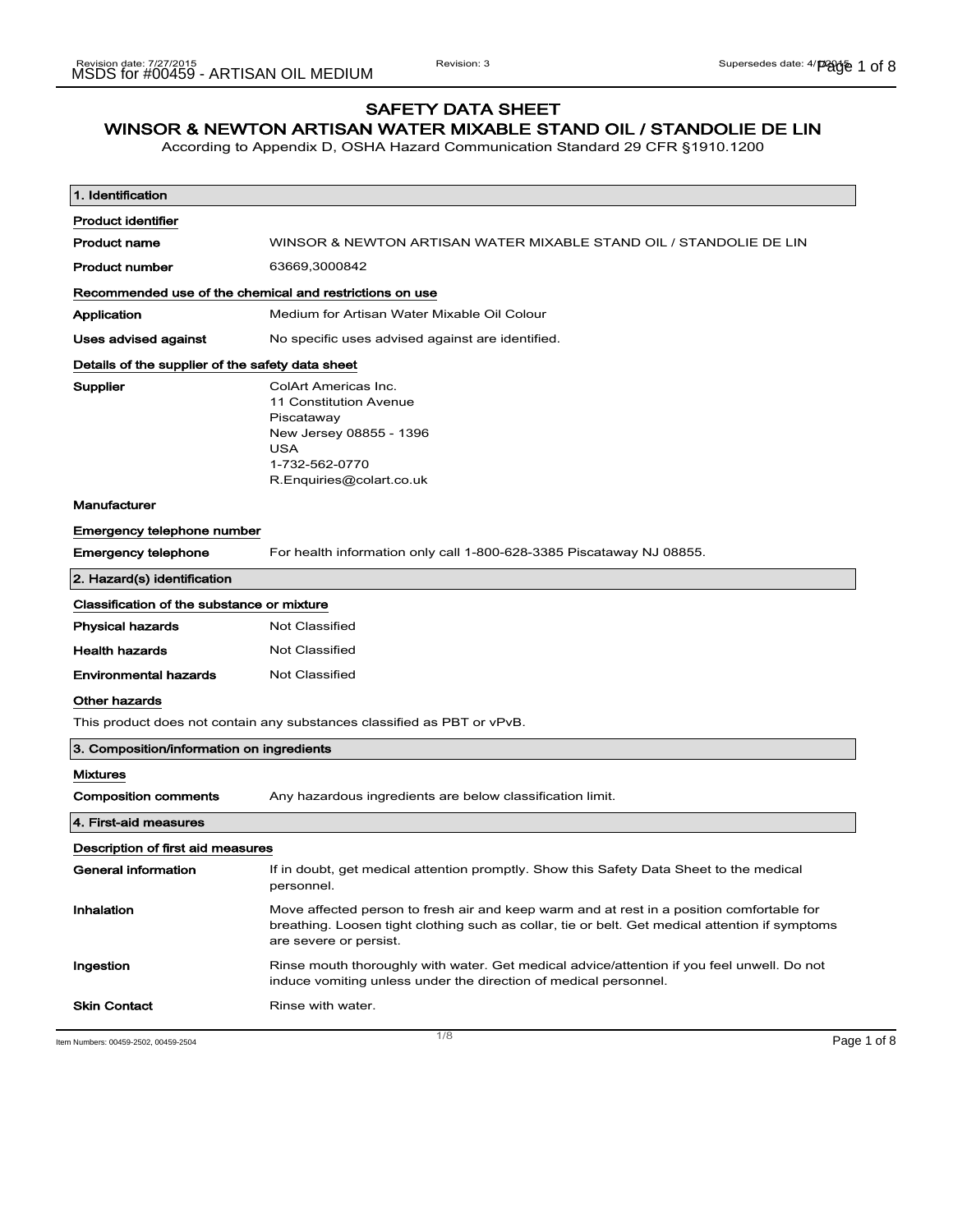| Eye contact                                           | Rinse with water. Get medical attention if any discomfort continues.                                                                                                                                                                                                                                                                                                       |
|-------------------------------------------------------|----------------------------------------------------------------------------------------------------------------------------------------------------------------------------------------------------------------------------------------------------------------------------------------------------------------------------------------------------------------------------|
| <b>Protection of first aiders</b>                     | First aid personnel should wear appropriate protective equipment during any rescue.                                                                                                                                                                                                                                                                                        |
|                                                       | Most important symptoms and effects, both acute and delayed                                                                                                                                                                                                                                                                                                                |
| <b>General information</b>                            | The severity of the symptoms described will vary dependent on the concentration and the<br>length of exposure.                                                                                                                                                                                                                                                             |
| Inhalation                                            | No specific symptoms known.                                                                                                                                                                                                                                                                                                                                                |
| Ingestion                                             | No specific symptoms known.                                                                                                                                                                                                                                                                                                                                                |
| <b>Skin contact</b>                                   | No specific symptoms known.                                                                                                                                                                                                                                                                                                                                                |
| Eye contact                                           | No specific symptoms known. May be slightly irritating to eyes.                                                                                                                                                                                                                                                                                                            |
|                                                       | Indication of immediate medical attention and special treatment needed                                                                                                                                                                                                                                                                                                     |
| Notes for the doctor                                  | Treat symptomatically.                                                                                                                                                                                                                                                                                                                                                     |
| 5. Fire-fighting measures                             |                                                                                                                                                                                                                                                                                                                                                                            |
| <b>Extinguishing media</b>                            |                                                                                                                                                                                                                                                                                                                                                                            |
| Suitable extinguishing media                          | The product is not flammable. Extinguish with alcohol-resistant foam, carbon dioxide, dry<br>powder or water fog. Use fire-extinguishing media suitable for the surrounding fire.                                                                                                                                                                                          |
| Unsuitable extinguishing<br>media                     | Do not use water jet as an extinguisher, as this will spread the fire.                                                                                                                                                                                                                                                                                                     |
| Special hazards arising from the substance or mixture |                                                                                                                                                                                                                                                                                                                                                                            |
| <b>Specific hazards</b>                               | Containers can burst violently or explode when heated, due to excessive pressure build-up.                                                                                                                                                                                                                                                                                 |
| <b>Hazardous combustion</b><br>products               | Thermal decomposition or combustion products may include the following substances:<br>Harmful gases or vapors.                                                                                                                                                                                                                                                             |
| <b>Advice for firefighters</b>                        |                                                                                                                                                                                                                                                                                                                                                                            |
| Protective actions during<br>firefighting             | Avoid breathing fire gases or vapors. Evacuate area. Cool containers exposed to heat with<br>water spray and remove them from the fire area if it can be done without risk. Cool containers<br>exposed to flames with water until well after the fire is out. If a leak or spill has not ignited, use<br>water spray to disperse vapors and protect men stopping the leak. |
| Special protective equipment<br>for firefighters      | Wear positive-pressure self-contained breathing apparatus (SCBA) and appropriate protective<br>clothing. Firefighter's clothing conforming to European standard EN469 (including helmets,<br>protective boots and gloves) will provide a basic level of protection for chemical incidents.                                                                                 |
| 6. Accidental release measures                        |                                                                                                                                                                                                                                                                                                                                                                            |
|                                                       | Personal precautions, protective equipment and emergency procedures                                                                                                                                                                                                                                                                                                        |
| <b>Personal precautions</b>                           | Wear protective clothing as described in Section 8 of this safety data sheet. No action shall be<br>taken without appropriate training or involving any personal risk.                                                                                                                                                                                                     |
| <b>Environmental precautions</b>                      |                                                                                                                                                                                                                                                                                                                                                                            |
| <b>Environmental precautions</b>                      | Avoid discharge into drains or watercourses or onto the ground.                                                                                                                                                                                                                                                                                                            |
| Methods and material for containment and cleaning up  |                                                                                                                                                                                                                                                                                                                                                                            |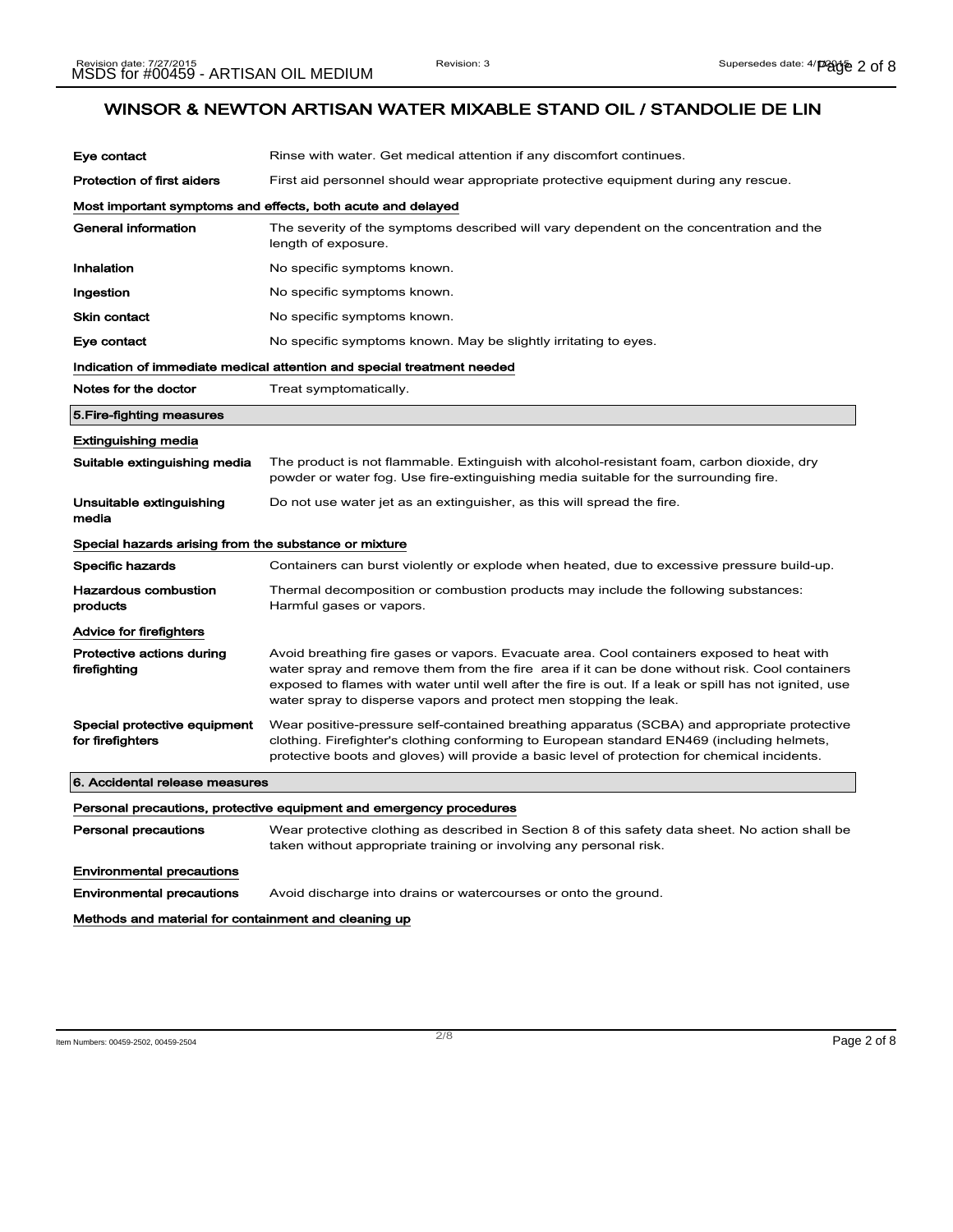| Methods for cleaning up                                      | Wear protective clothing as described in Section 8 of this safety data sheet. Clear up spills<br>immediately and dispose of waste safely. If the product is soluble in water, dilute the spillage<br>with water and mop it up. Alternatively, or if it is not water-soluble, absorb the spillage with an<br>inert, dry material and place it in a suitable waste disposal container. The contaminated<br>absorbent may pose the same hazard as the spilled material. Label the containers containing<br>waste and contaminated materials and remove from the area as soon as possible. Flush<br>contaminated area with plenty of water. Wash thoroughly after dealing with a spillage. For<br>waste disposal, see Section 13. |
|--------------------------------------------------------------|-------------------------------------------------------------------------------------------------------------------------------------------------------------------------------------------------------------------------------------------------------------------------------------------------------------------------------------------------------------------------------------------------------------------------------------------------------------------------------------------------------------------------------------------------------------------------------------------------------------------------------------------------------------------------------------------------------------------------------|
| Reference to other sections                                  | For personal protection, see Section 8. See Section 11 for additional information on health<br>hazards. See Section 12 for additional information on ecological hazards. For waste disposal,<br>see Section 13.                                                                                                                                                                                                                                                                                                                                                                                                                                                                                                               |
| 7. Handling and storage                                      |                                                                                                                                                                                                                                                                                                                                                                                                                                                                                                                                                                                                                                                                                                                               |
| Precautions for safe handling                                |                                                                                                                                                                                                                                                                                                                                                                                                                                                                                                                                                                                                                                                                                                                               |
| Usage precautions                                            | Read and follow manufacturer's recommendations. Wear protective clothing as described in<br>Section 8 of this safety data sheet. Keep away from food, drink and animal feeding stuffs.<br>Handle all packages and containers carefully to minimize spills. Keep container tightly sealed<br>when not in use. Avoid the formation of mists.                                                                                                                                                                                                                                                                                                                                                                                    |
| Advice on general<br>occupational hygiene                    | Wash promptly if skin becomes contaminated. Take off contaminated clothing and wash<br>before reuse. Wash contaminated clothing before reuse.                                                                                                                                                                                                                                                                                                                                                                                                                                                                                                                                                                                 |
| Conditions for safe storage, including any incompatibilities |                                                                                                                                                                                                                                                                                                                                                                                                                                                                                                                                                                                                                                                                                                                               |
| Storage precautions                                          | Keep out of the reach of children. Keep away from food, drink and animal feeding stuffs. Keep<br>only in the original container. Keep container tightly closed, in a cool, well ventilated place.<br>Keep containers upright. Protect containers from damage.                                                                                                                                                                                                                                                                                                                                                                                                                                                                 |
| Storage class                                                | Unspecified storage.                                                                                                                                                                                                                                                                                                                                                                                                                                                                                                                                                                                                                                                                                                          |
| Specific end uses(s)                                         |                                                                                                                                                                                                                                                                                                                                                                                                                                                                                                                                                                                                                                                                                                                               |
| Specific end use(s)                                          | The identified uses for this product are detailed in Section 1.2.                                                                                                                                                                                                                                                                                                                                                                                                                                                                                                                                                                                                                                                             |
| 8. Exposure Controls/personal protection                     |                                                                                                                                                                                                                                                                                                                                                                                                                                                                                                                                                                                                                                                                                                                               |
| <b>Exposure controls</b>                                     |                                                                                                                                                                                                                                                                                                                                                                                                                                                                                                                                                                                                                                                                                                                               |
| Appropriate engineering<br>controls                          | Provide adequate ventilation.                                                                                                                                                                                                                                                                                                                                                                                                                                                                                                                                                                                                                                                                                                 |
| Eye/face protection                                          | Avoid contact with eyes. Large Spillages: Eyewear complying with an approved standard<br>should be worn if a risk assessment indicates eye contact is possible.                                                                                                                                                                                                                                                                                                                                                                                                                                                                                                                                                               |
| Hand protection                                              | No specific hand protection recommended.                                                                                                                                                                                                                                                                                                                                                                                                                                                                                                                                                                                                                                                                                      |
| Other skin and body<br>protection                            | Use barrier creams to prevent skin contact.                                                                                                                                                                                                                                                                                                                                                                                                                                                                                                                                                                                                                                                                                   |
| Hygiene measures                                             | Wash hands thoroughly after handling. Do not eat, drink or smoke when using this product.<br>Wash contaminated clothing before reuse.                                                                                                                                                                                                                                                                                                                                                                                                                                                                                                                                                                                         |
| Respiratory protection                                       | No specific recommendations. Provide adequate ventilation. Large Spillages: If ventilation is<br>inadequate, suitable respiratory protection must be worn.                                                                                                                                                                                                                                                                                                                                                                                                                                                                                                                                                                    |
| Environmental exposure<br>controls                           | Keep container tightly sealed when not in use. Avoid release to the environment.                                                                                                                                                                                                                                                                                                                                                                                                                                                                                                                                                                                                                                              |
| 9. Physical and Chemical Properties                          |                                                                                                                                                                                                                                                                                                                                                                                                                                                                                                                                                                                                                                                                                                                               |

Item Numbers: 00459-2502, 00459-2504 Page 3 of 8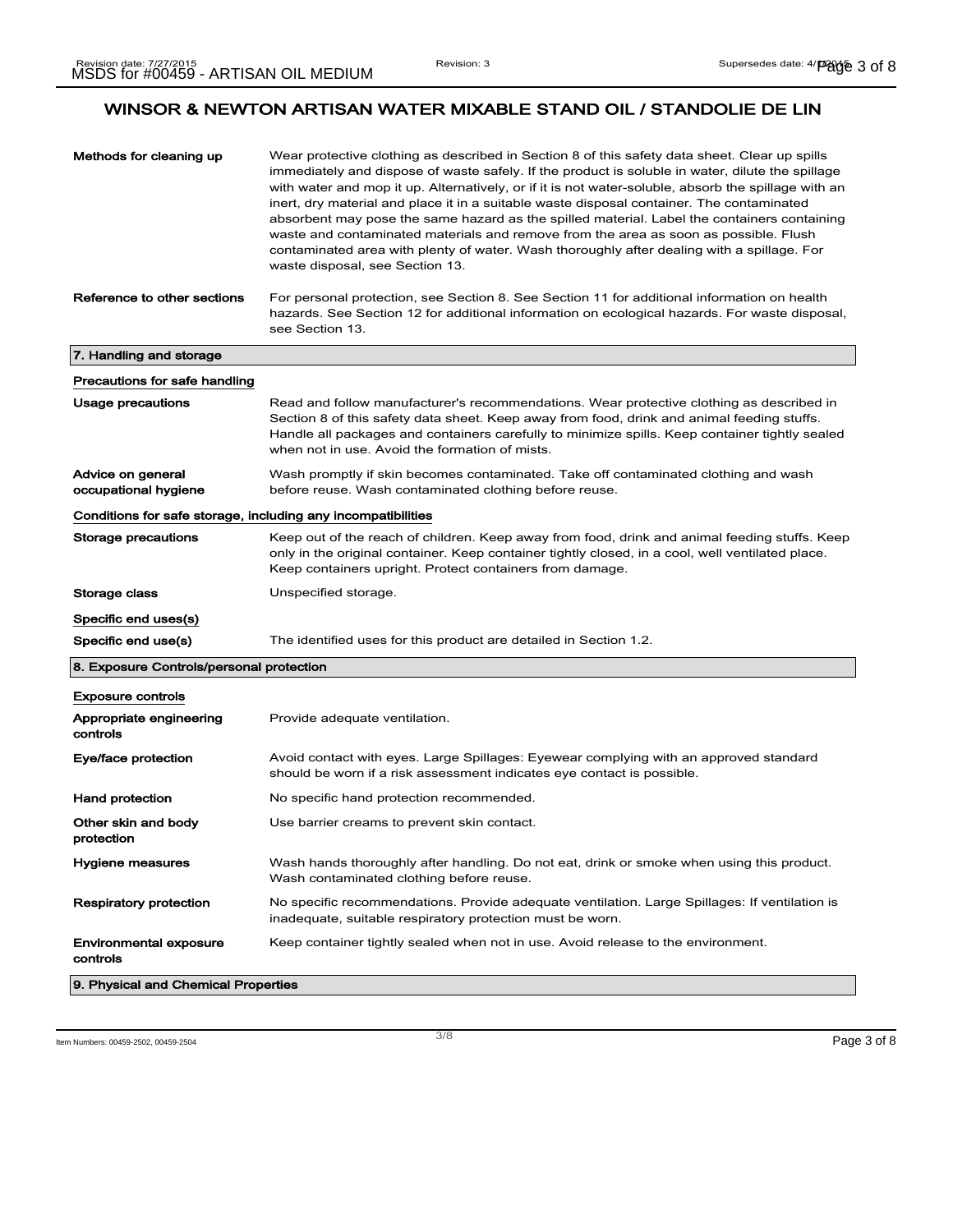| Information on basic physical and chemical properties                |                                                                                                                        |
|----------------------------------------------------------------------|------------------------------------------------------------------------------------------------------------------------|
| Appearance                                                           | Liquid                                                                                                                 |
| Color                                                                | Colorless to pale yellow.                                                                                              |
| Odor                                                                 | Characteristic.                                                                                                        |
| Initial boiling point and range                                      | >300°C @ 760 mm Hg                                                                                                     |
| <b>Relative density</b>                                              | $0.93 \; @.20 \degree C$                                                                                               |
| Solubility(ies)                                                      | Forms an emulsion with water.                                                                                          |
| 10. Stability and reactivity                                         |                                                                                                                        |
| Reactivity                                                           | There are no known reactivity hazards associated with this product.                                                    |
| Stability                                                            | Stable at normal ambient temperatures and when used as recommended. Stable under the<br>prescribed storage conditions. |
| Possibility of hazardous<br>reactions                                | No potentially hazardous reactions known.                                                                              |
| Conditions to avoid                                                  | There are no known conditions that are likely to result in a hazardous situation.                                      |
| Materials to avoid                                                   | No specific material or group of materials is likely to react with the product to produce a<br>hazardous situation.    |
| Hazardous decomposition                                              | Does not decompose when used and stored as recommended. Thermal decomposition or                                       |
| products                                                             | combustion products may include the following substances: Harmful gases or vapors.                                     |
| 11. Toxicological information                                        |                                                                                                                        |
| Information on toxicological effects                                 |                                                                                                                        |
| Acute toxicity - oral<br>Notes (oral LD <sub>50</sub> )              | Based on available data the classification criteria are not met.                                                       |
| Acute toxicity - dermal<br>Notes (dermal LD <sub>so</sub> )          | Based on available data the classification criteria are not met.                                                       |
| Acute toxicity - inhalation<br>Notes (inhalation LC <sub>50</sub> )  | Based on available data the classification criteria are not met.                                                       |
| <b>Skin corrosion/irritation</b><br>Animal data                      | Based on available data the classification criteria are not met.                                                       |
| Serious eye damage/irritation                                        | Serious eye damage/irritation Based on available data the classification criteria are not met.                         |
| <b>Respiratory sensitisation</b><br><b>Respiratory sensitisation</b> | Based on available data the classification criteria are not met.                                                       |
| <b>Skin sensitisation</b><br><b>Skin sensitisation</b>               | Based on available data the classification criteria are not met.                                                       |
| Germ cell mutagenicity<br>Genotoxicity - in vitro                    | Based on available data the classification criteria are not met.                                                       |

Item Numbers: 00459-2502, 00459-2504 Page 4 of 8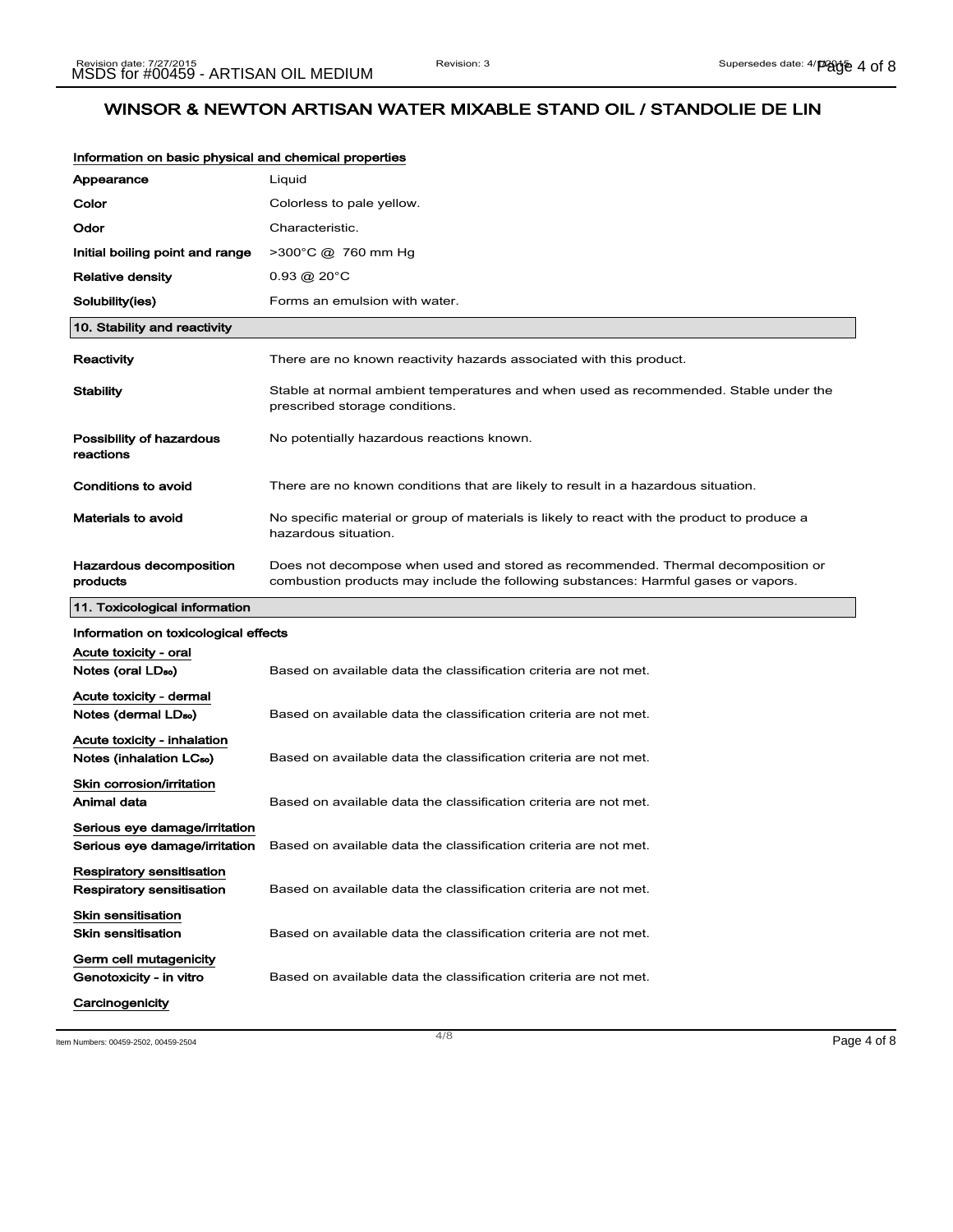| Carcinogenicity                                      | Based on available data the classification criteria are not met.                                                                   |
|------------------------------------------------------|------------------------------------------------------------------------------------------------------------------------------------|
| <b>IARC</b> carcinogenicity                          | None of the ingredients are listed or exempt.                                                                                      |
| Reproductive toxicity                                |                                                                                                                                    |
| Reproductive toxicity - fertility                    | Based on available data the classification criteria are not met.                                                                   |
| Reproductive toxicity -<br>development               | Based on available data the classification criteria are not met.                                                                   |
| Specific target organ toxicity - single exposure     |                                                                                                                                    |
| STOT - single exposure                               | Not classified as a specific target organ toxicant after a single exposure.                                                        |
| Specific target organ toxicity - repeated exposure   |                                                                                                                                    |
| STOT - repeated exposure                             | Not classified as a specific target organ toxicant after repeated exposure.                                                        |
| <b>Aspiration hazard</b><br><b>Aspiration hazard</b> | Based on available data the classification criteria are not met.                                                                   |
| <b>General information</b>                           | The severity of the symptoms described will vary dependent on the concentration and the<br>length of exposure.                     |
| Inhalation                                           | No specific symptoms known.                                                                                                        |
| Ingestion                                            | No specific symptoms known.                                                                                                        |
| <b>Skin Contact</b>                                  | No specific symptoms known.                                                                                                        |
| Eye contact                                          | No specific symptoms known.                                                                                                        |
| Acute and chronic health<br>hazards                  | No specific health hazards known.                                                                                                  |
| Route of entry                                       | Ingestion Inhalation Skin and/or eye contact                                                                                       |
| <b>Target Organs</b>                                 | No specific target organs known.                                                                                                   |
| 12. Ecological Information                           |                                                                                                                                    |
| Ecotoxicity                                          | Not regarded as dangerous for the environment. However, large or frequent spills may have<br>hazardous effects on the environment. |
| <b>Toxicity</b>                                      |                                                                                                                                    |
| Toxicity                                             | Based on available data the classification criteria are not met.                                                                   |
| Acute toxicity - fish                                | Not determined.                                                                                                                    |
| Acute toxicity - aquatic<br>invertebrates            | Not determined.                                                                                                                    |
| Acute toxicity - aquatic plants                      | Not determined.                                                                                                                    |
| Acute toxicity -<br>microorganisms                   | Not determined.                                                                                                                    |
| Persistance and degradability                        |                                                                                                                                    |
| Persistence and degradability                        | The degradability of the product is not known.                                                                                     |
| <b>Bioaccumulative potential</b>                     |                                                                                                                                    |
| <b>Bio-Accumulative Potential</b>                    | No data available on bioaccumulation.                                                                                              |

Item Numbers: 00459-2502, 00459-2504 Page 5 of 8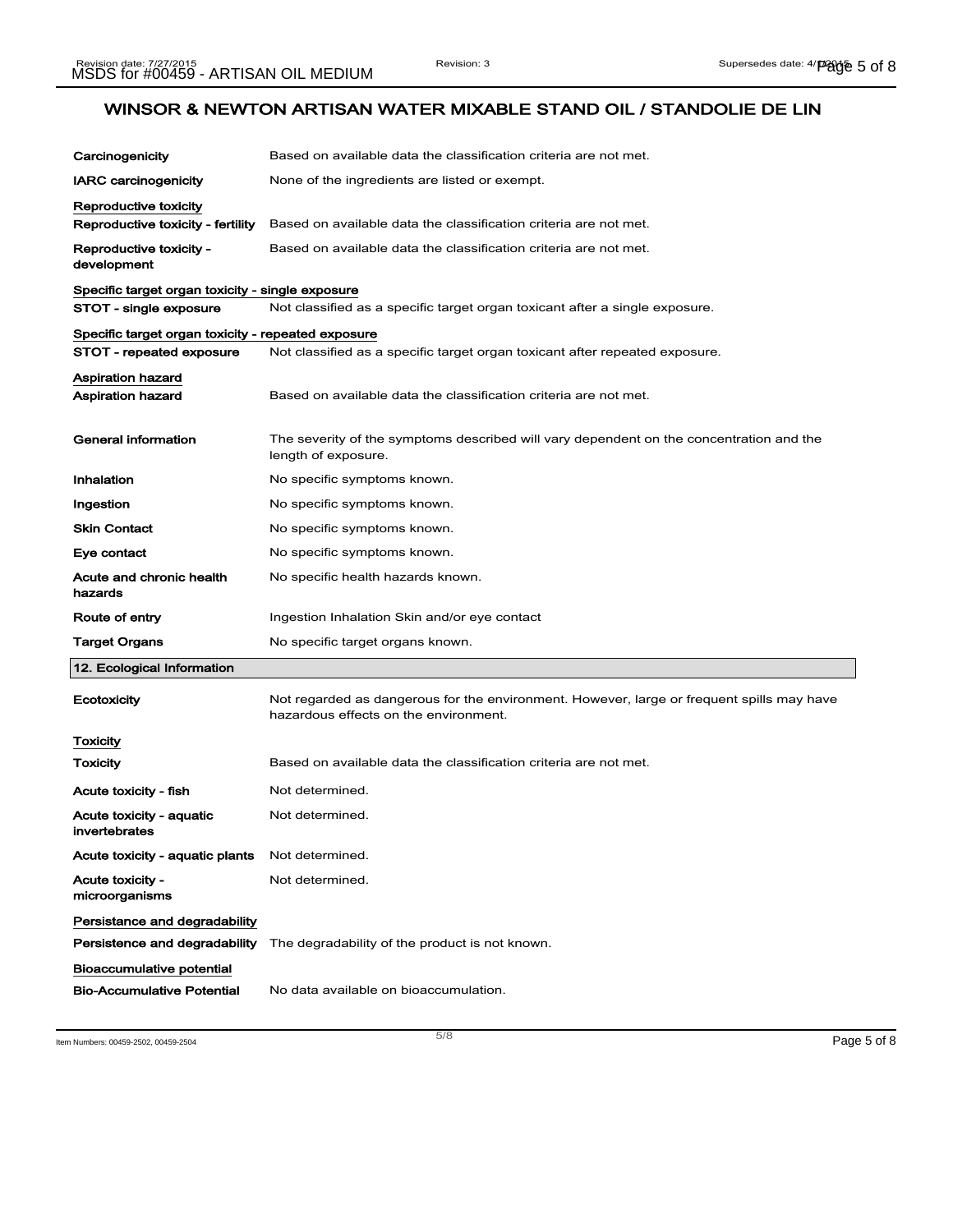| Mobility in soil                             |                                                                                                                                                                                                                                                                                                                                                                                                                                                                                                                           |
|----------------------------------------------|---------------------------------------------------------------------------------------------------------------------------------------------------------------------------------------------------------------------------------------------------------------------------------------------------------------------------------------------------------------------------------------------------------------------------------------------------------------------------------------------------------------------------|
| <b>Mobility</b>                              | No data available.                                                                                                                                                                                                                                                                                                                                                                                                                                                                                                        |
| Results of PBT and vPvB assessment           |                                                                                                                                                                                                                                                                                                                                                                                                                                                                                                                           |
| <b>Results of PBT and vPvB</b><br>assessment | This product does not contain any substances classified as PBT or vPvB.                                                                                                                                                                                                                                                                                                                                                                                                                                                   |
| Other adverse effects                        |                                                                                                                                                                                                                                                                                                                                                                                                                                                                                                                           |
| Other adverse effects                        | None known.                                                                                                                                                                                                                                                                                                                                                                                                                                                                                                               |
| 13. Disposal considerations                  |                                                                                                                                                                                                                                                                                                                                                                                                                                                                                                                           |
| Waste treatment methods                      |                                                                                                                                                                                                                                                                                                                                                                                                                                                                                                                           |
| <b>General information</b>                   | The generation of waste should be minimized or avoided wherever possible. Reuse or recycle<br>products wherever possible. This material and its container must be disposed of in a safe<br>way. When handling waste, the safety precautions applying to handling of the product should<br>be considered. Care should be taken when handling emptied containers that have not been<br>thoroughly cleaned or rinsed out. Empty containers or liners may retain some product<br>residues and hence be potentially hazardous. |
| Disposal methods                             | Dispose of waste to licensed waste disposal site in accordance with the requirements of the<br>local Waste Disposal Authority.                                                                                                                                                                                                                                                                                                                                                                                            |
| <b>Waste class</b>                           | 08 01 12 waste paint and varnish other than those mentioned in 08 01 11                                                                                                                                                                                                                                                                                                                                                                                                                                                   |
| 14. Transport information                    |                                                                                                                                                                                                                                                                                                                                                                                                                                                                                                                           |
| General                                      | The product is not covered by international regulations on the transport of dangerous goods<br>(IMDG, IATA, DoT).                                                                                                                                                                                                                                                                                                                                                                                                         |
| Road transport notes                         | Not classified.                                                                                                                                                                                                                                                                                                                                                                                                                                                                                                           |
| Rail transport notes                         | Not classified.                                                                                                                                                                                                                                                                                                                                                                                                                                                                                                           |
| Sea transport notes                          | Not classified.                                                                                                                                                                                                                                                                                                                                                                                                                                                                                                           |
| Air transport notes                          | Not classified.                                                                                                                                                                                                                                                                                                                                                                                                                                                                                                           |
| <b>UN Number</b>                             |                                                                                                                                                                                                                                                                                                                                                                                                                                                                                                                           |
| Not relevant.                                |                                                                                                                                                                                                                                                                                                                                                                                                                                                                                                                           |
| UN proper shipping name                      |                                                                                                                                                                                                                                                                                                                                                                                                                                                                                                                           |
| Not relevant.                                |                                                                                                                                                                                                                                                                                                                                                                                                                                                                                                                           |
| Transport hazard class(es)                   |                                                                                                                                                                                                                                                                                                                                                                                                                                                                                                                           |
| Not relevant.                                |                                                                                                                                                                                                                                                                                                                                                                                                                                                                                                                           |
| Packing group                                |                                                                                                                                                                                                                                                                                                                                                                                                                                                                                                                           |
| Not relevant.                                |                                                                                                                                                                                                                                                                                                                                                                                                                                                                                                                           |
| <b>Environmental hazards</b>                 |                                                                                                                                                                                                                                                                                                                                                                                                                                                                                                                           |
| <b>Environmentally Hazardous Substance</b>   |                                                                                                                                                                                                                                                                                                                                                                                                                                                                                                                           |
| No.                                          |                                                                                                                                                                                                                                                                                                                                                                                                                                                                                                                           |
| Special precautions for user                 |                                                                                                                                                                                                                                                                                                                                                                                                                                                                                                                           |
| Not relevant.                                |                                                                                                                                                                                                                                                                                                                                                                                                                                                                                                                           |
|                                              |                                                                                                                                                                                                                                                                                                                                                                                                                                                                                                                           |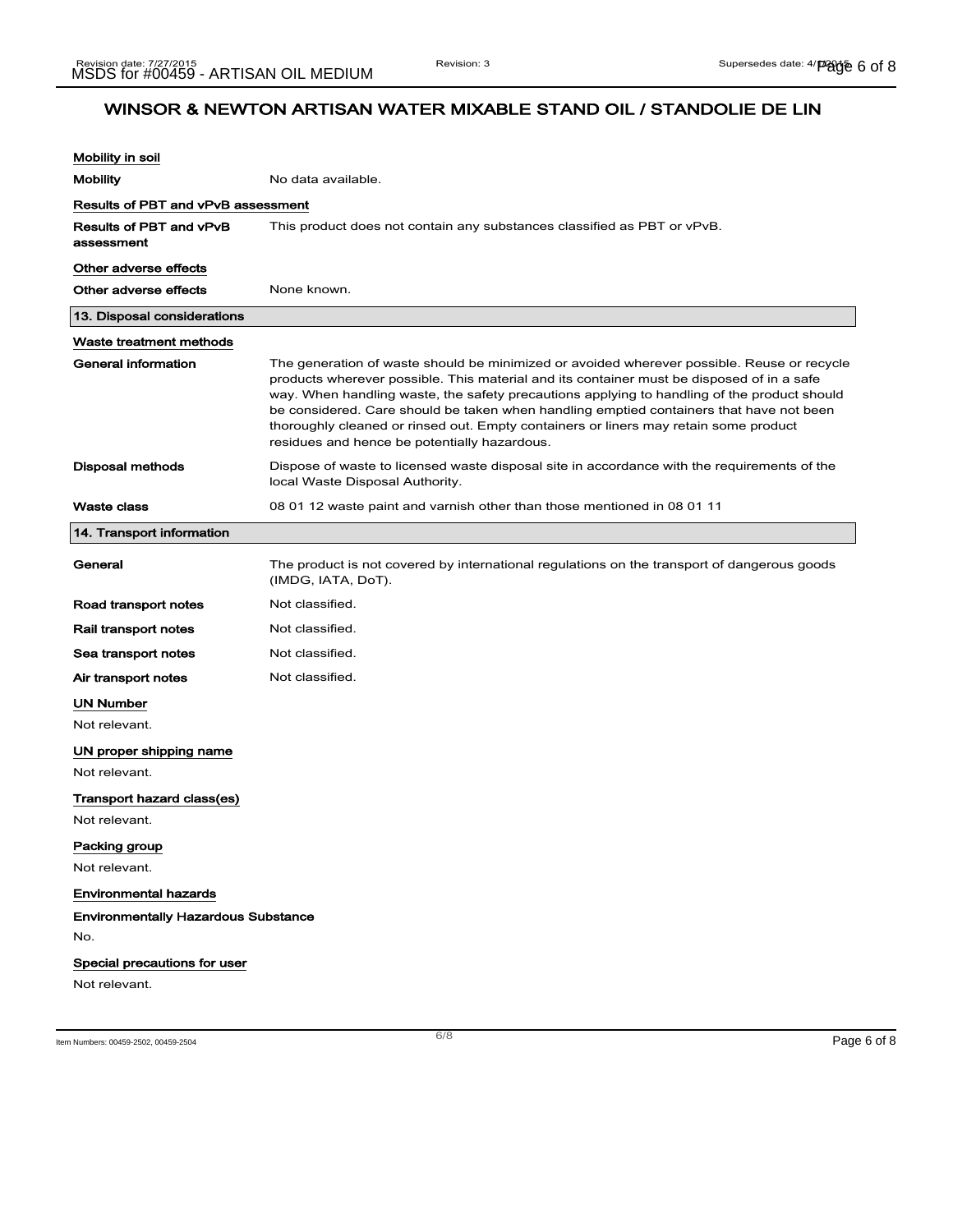| 15. Regulatory information<br><b>Regulatory Status</b>                                                    | This product has been evaluated by a toxicologist and labelled for acute and chronic health<br>hazards in accordance with the Labelling of Hazardous Art Materials Regulation and Federal<br>Regulation 16 CFR 1500.14 of the Federal Hazardous Substances Act. This product conforms<br>to ASTM D-4236 Standard Practice for Labelling Art Materials for Chronic Adverse health<br>effects. |  |
|-----------------------------------------------------------------------------------------------------------|----------------------------------------------------------------------------------------------------------------------------------------------------------------------------------------------------------------------------------------------------------------------------------------------------------------------------------------------------------------------------------------------|--|
|                                                                                                           | This product has been certified by ACMI (Artists Craft Material Institute, Inc.) to carry the AP<br>(Approved Product) Seal, meaning this product bears no chronic or acute human health<br>hazards.                                                                                                                                                                                         |  |
| US Federal Regulations                                                                                    |                                                                                                                                                                                                                                                                                                                                                                                              |  |
| None of the ingredients are listed or exempt.                                                             | SARA Section 302 Extremely Hazardous Substances Tier II Threshold Planning Quantities                                                                                                                                                                                                                                                                                                        |  |
| None of the ingredients are listed or exempt.                                                             | <b>CERCLA/Superfund, Hazardous Substances/Reportable Quantities (EPA)</b>                                                                                                                                                                                                                                                                                                                    |  |
| None of the ingredients are listed or exempt.                                                             | <b>SARA Extremely Hazardous Substances EPCRA Reportable Quantities</b>                                                                                                                                                                                                                                                                                                                       |  |
| <b>SARA 313 Emission Reporting</b><br>None of the ingredients are listed or exempt.                       |                                                                                                                                                                                                                                                                                                                                                                                              |  |
| <b>CAA Accidental Release Prevention</b><br>None of the ingredients are listed or exempt.                 |                                                                                                                                                                                                                                                                                                                                                                                              |  |
| <b>FDA - Essential Chemical</b><br>None of the ingredients are listed or exempt.                          |                                                                                                                                                                                                                                                                                                                                                                                              |  |
| <b>FDA - Precursor Chemical</b><br>None of the ingredients are listed or exempt.                          |                                                                                                                                                                                                                                                                                                                                                                                              |  |
| SARA (311/312) Hazard Categories<br>None of the ingredients are listed or exempt.                         |                                                                                                                                                                                                                                                                                                                                                                                              |  |
| <b>OSHA Highly Hazardous Chemicals</b><br>None of the ingredients are listed or exempt.                   |                                                                                                                                                                                                                                                                                                                                                                                              |  |
| <b>US State Regulations</b>                                                                               |                                                                                                                                                                                                                                                                                                                                                                                              |  |
| None of the ingredients are listed or exempt.                                                             | California Proposition 65 Carcinogens and Reproductive Toxins                                                                                                                                                                                                                                                                                                                                |  |
| California Air Toxics "Hot Spots" (A-I)<br>None of the ingredients are listed or exempt.                  |                                                                                                                                                                                                                                                                                                                                                                                              |  |
| California Air Toxics "Hot Spots" (A-II)<br>None of the ingredients are listed or exempt.                 |                                                                                                                                                                                                                                                                                                                                                                                              |  |
| <b>California Directors List of Hazardous Substances</b><br>None of the ingredients are listed or exempt. |                                                                                                                                                                                                                                                                                                                                                                                              |  |
| Massachusetts "Right To Know" List<br>None of the ingredients are listed or exempt.                       |                                                                                                                                                                                                                                                                                                                                                                                              |  |
|                                                                                                           |                                                                                                                                                                                                                                                                                                                                                                                              |  |